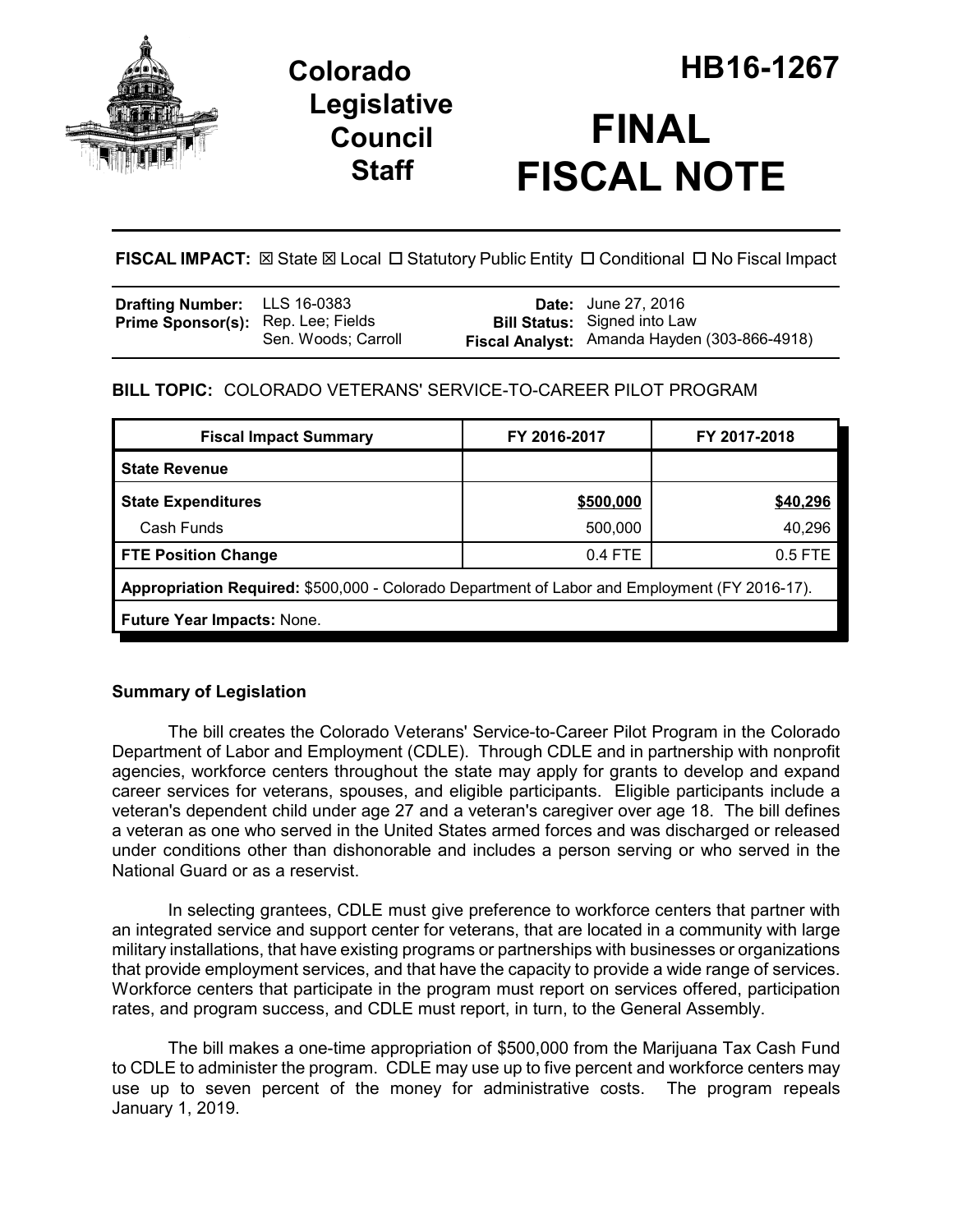June 27, 2016

# **Background**

CDLE operates 77 workforce centers in 53 counties across the state. Through workforce centers, the CDLE employs state veterans representatives, who provide one-on-one assistance to veterans. There are approximately 400,000 veterans living in Colorado.

# **State Expenditures**

**This bill increases state cash fund expenditures by \$500,000 and 0.4 FTE in FY 2016-17 and by \$40,296 and 0.5 FTE in FY 2017-18 in CDLE.** These costs are listed in Table 1 and explained below.

| Table 1. Expenditures Under HB16-1267              |            |            |  |  |  |  |
|----------------------------------------------------|------------|------------|--|--|--|--|
| <b>Cost Components</b>                             | FY 2016-17 | FY 2017-18 |  |  |  |  |
| <b>Personal Services</b>                           | \$24,643   | \$32,857   |  |  |  |  |
| <b>FTE</b>                                         | $0.4$ FTE  | $0.5$ FTE  |  |  |  |  |
| <b>Operating Expenses and Capital Outlay Costs</b> | 5,083      | 475        |  |  |  |  |
| <b>Centrally Appropriated Costs</b>                | 6,115      | 6,964      |  |  |  |  |
| <b>Total Grant Funds</b>                           | 464,159    |            |  |  |  |  |
| <b>TOTAL</b>                                       | \$500,000  | \$40,296   |  |  |  |  |

*Colorado Department of Labor and Employment (CDLE).* The bill increases expenditures in CDLE from the Marijuana Tax Cash Fund by \$500,000 and 0.4 FTE in FY 2016-17 and \$40,296 and 0.5 FTE in FY 2017-18. CDLE must develop an application process and contract requirements, select grantees and disburse funds, monitor programs, and consolidate reports on progress and program success. Costs have been prorated to reflect a September 1, 2016, start date. The fiscal note assumes that the five percent (\$25,000) set aside for administration will cover partial first year costs of \$35,841, which include centrally appropriated costs (see Technical Note). In FY 2016-17, CDLE will disburse the remainder of one-time funding of \$464,159 as grants, of which workforce center recipients can use up to seven percent for administration. The fiscal note assumes that workload to monitor programs and report on progress will continue into FY 2017-18 and will require a Marijuana Tax Cash Fund appropriation of \$40,296 and 0.5 FTE.

*Indirect costs.* Because the bill specifies that indirect costs associated with administration of the grant program are to be paid from the \$500,000 appropriation, the indirect costs are included in the appropriation and not addressed through the annual budget process. Table 2 below summarizes indirect costs under the bill.

| Table 2. Indirect Costs Under HB16-1267                              |            |            |  |  |  |  |
|----------------------------------------------------------------------|------------|------------|--|--|--|--|
| <b>Cost Components</b>                                               | FY 2016-17 | FY 2017-18 |  |  |  |  |
| Employee Insurance (Health, Life, Dental, and Short-term Disability) | \$4,006    | \$4,020    |  |  |  |  |
| Supplemental Employee Retirement Payments                            | 2,109      | 2,944      |  |  |  |  |
| <b>TOTAL</b>                                                         | \$6,115    | \$6,964    |  |  |  |  |